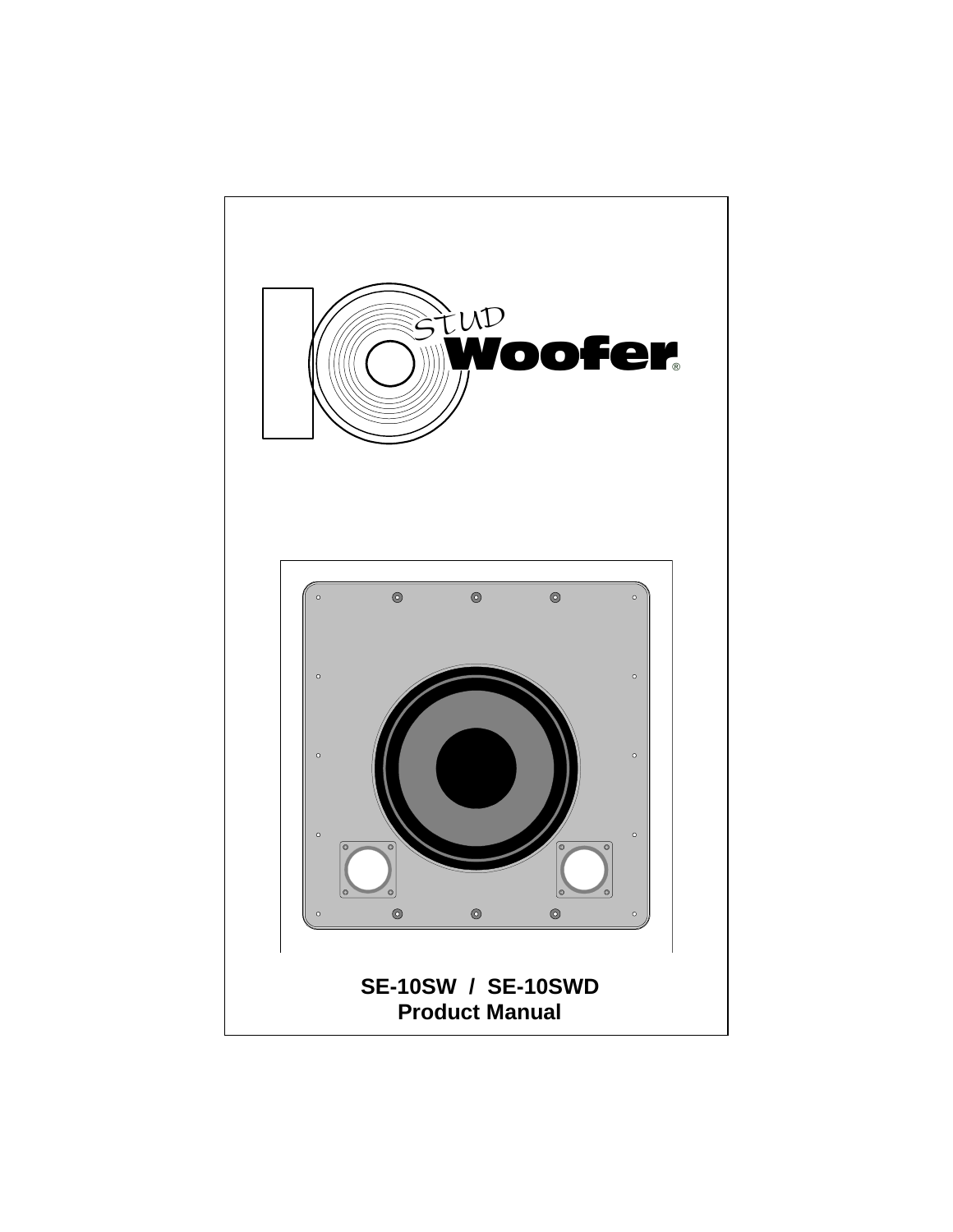## **Specifications**

- Baffle Dimensions 19.5"W x 19.5"H x 1.8"D
- 
- Mounting Depth 3-3/8" (Minimum Depth Required)

configuration)

- Mounting Hole Dimensions 14-1/2"W x 16-1/4"H (1-1/4" Max. wall material thickness)
- Frequency Range\* 20Hz to 500Hz \*(Dependent on
- 
- Nominal Impedance  $8\Omega$
- 

• Power Handling 150 Watts Max. Total • Weight **Approx. 10 lbs.** 

- **Options**
- The STUD Woofer is available in two versions: Model SE-10SW Single Voice Coil (SVC) Model SE-10SWD Dual Voice Coil (DVC)
- MX-10 Crossover Passive 100Hz Low-pass filter with 100Hz High Pass output (Use two for SE-10SWD DVC version).

# **IMPORTANT (Before You Begin)**

- Pre-read the instruction manual, especially the "Installation" section. If you feel uncomfortable with any part of the installation then consult or hire a professional.
- Check to be certain that the hardware pack is complete. Contact your dealer if you need any parts.
- The MX-10 Passive Crossovers are sold separately since they are not needed in all installations. Contact your dealer if your installation requires them.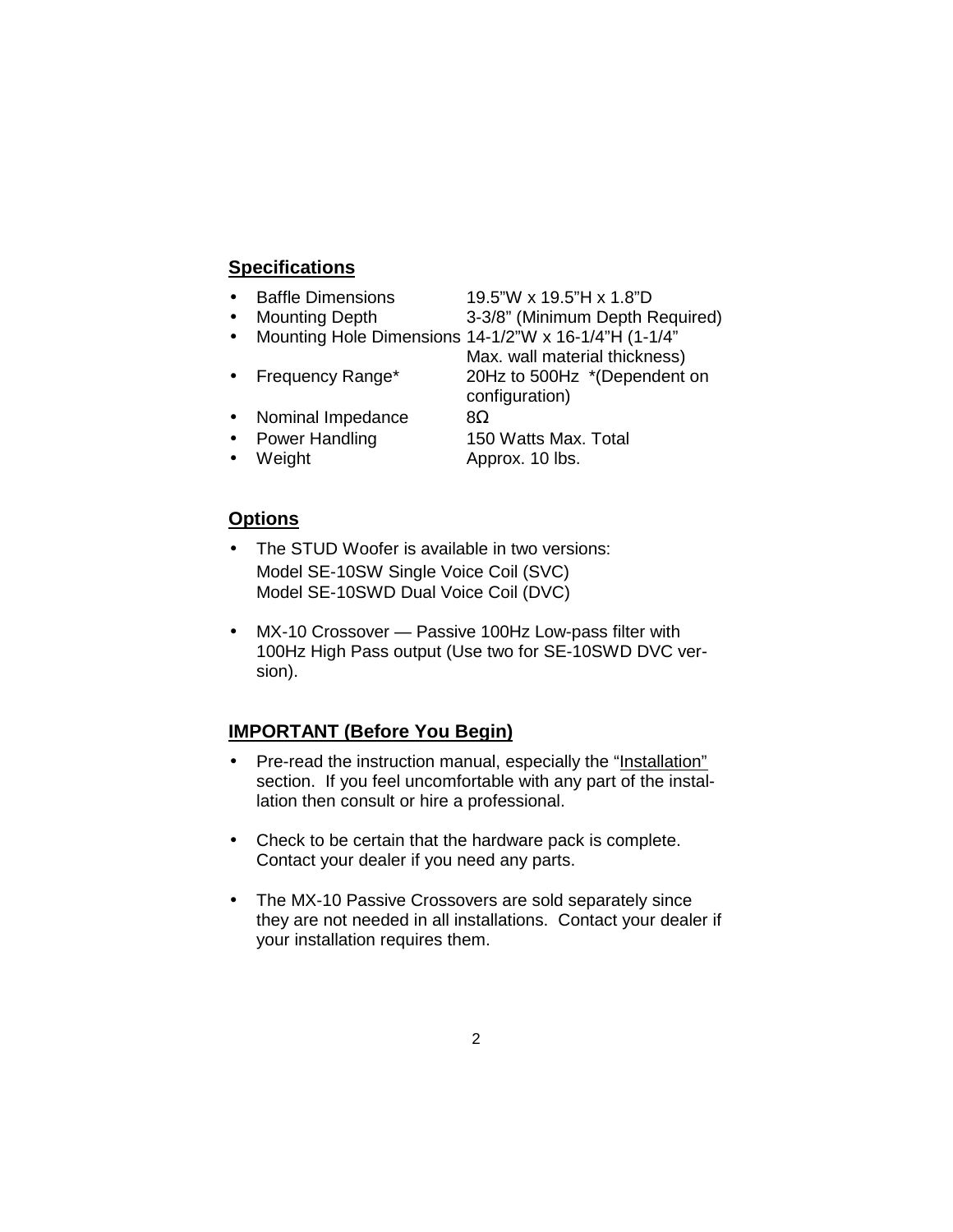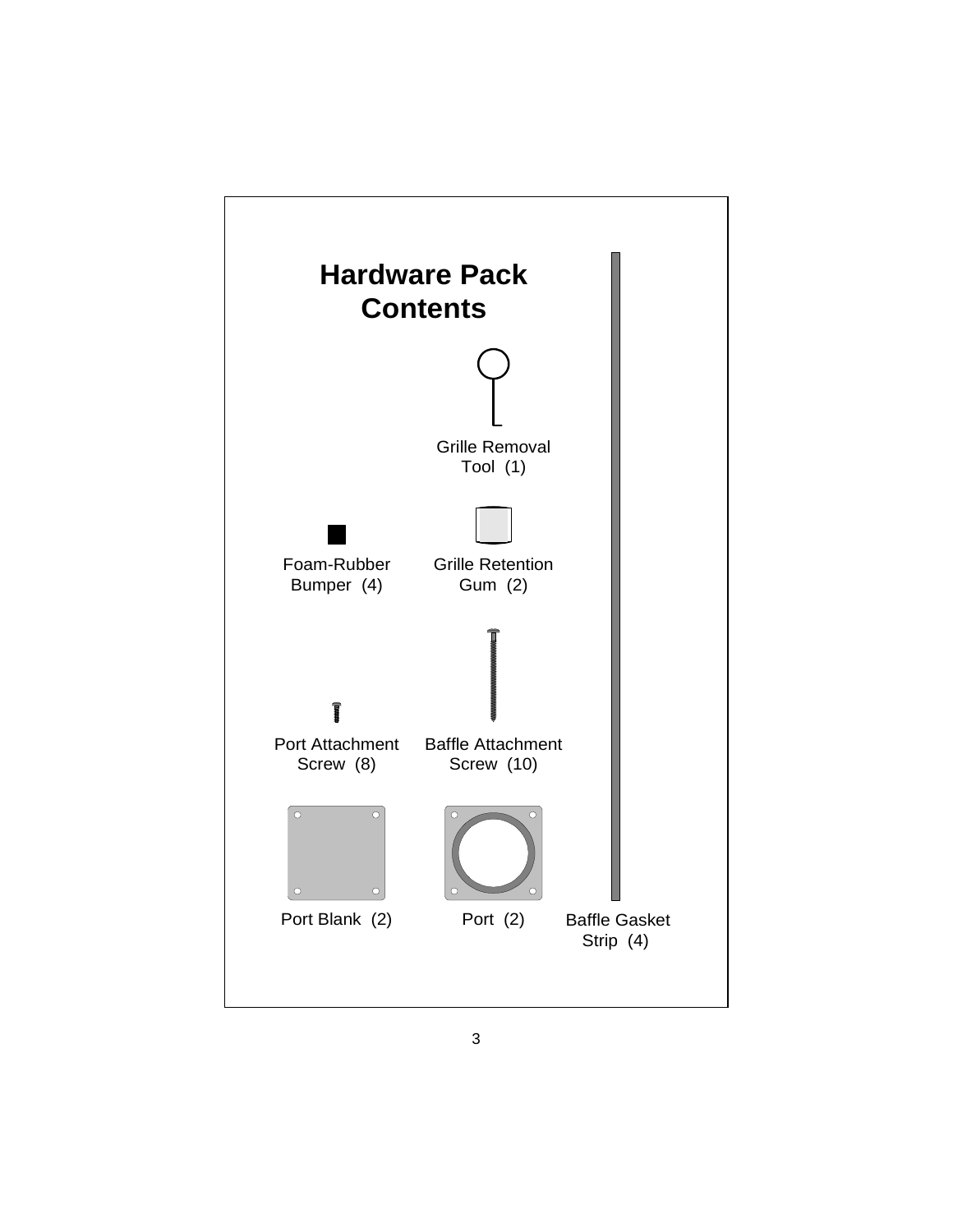# **Planning**

- This is too broad a subject to fully cover in this manual but we will provide some suggestions that will help you in optimizing your installation.
- If you are in the construction phase of the home you can do a little extra to ensure maximum performance of your STUD Woofer. Some things that you may want to consider are having the drywall installer use screws instead of nails to attach the sheet rock. This should be done on both the front and back of the wall and the spacing of the screws should be minimized like on the perimeter of a ceiling board. Consider using at least 5/8" sheet rock on the walls where the main speakers and the STUD Woofer will be located. In addition, consider putting fiberglass insulation in the wall at this time. Don't be concerned if the drywall is attached with nails. Our test wall was constructed with nails in the poorest manner possible to represent the lowest quality possible and we had great results.

### **STUD Woofer Placement:**

- Since placement is both a function of aesthetics and function, you will need to decide what compromises you are willing to make.
- The STUD Woofer should be placed approximately 7 to 11 inches above the floor, as measured to the bottom of the baffle.
- The STUD Woofer requires that the framing behind the wall be located on 16 inch, center-to-center intervals. It is possible to add additional framing within a wall to attach the STUD Woofer. It is best if this is done during construction.
- There must be 19.5" of clear space on the face of the wall (2.5" on either side of the stud centerline for the baffle).
- The STUD Woofer can be located on ceilings where the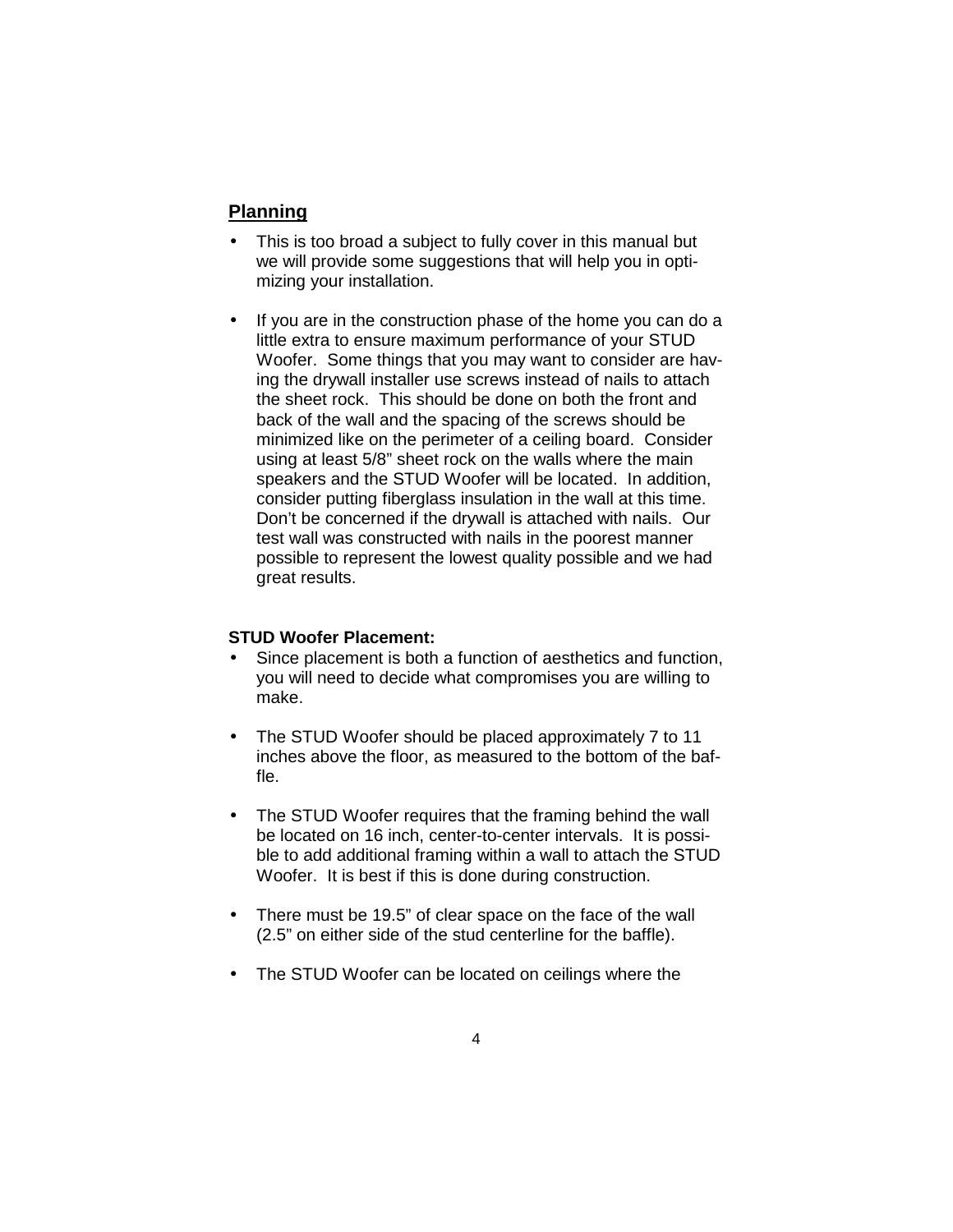joists are spaced on 16-inch centers. Other spacings require additional framing to attach the woofer.

- The STUD Woofer can be located in virtually any part of a room, though, the optimum acoustic location for the STUD Woofer(s) is usually on the same listening plane as your main left and right (satellite) speakers. Ideally, a pair of woofers, one located near each of the front speakers, provides the best performance. However, a single woofer offers a very close second and is often preferred.
- In single woofer installations, the optimum acoustic location is also along the same plane as the main speakers. Placing the woofer between the two speakers is usually best, but placing it to one side should yield near equal performance.
- If your options for placement of the STUD Woofer require placement behind or alongside your listening position, this will also work, though there may be some slight disembodiment from the sound coming from your main listening speakers. Lowering the crossover frequency and increasing the cut-off rate can help resolve this phenomenon.
- The STUD Woofer can be located behind furniture with an expected small amount of attenuation. The furniture must not be pushed against the face of the STUD Woofer.
- Something else that should be considered when selecting a location for the STUD Woofer, is what is within the location of consideration on both sides of the wall? Avoid placing the woofer on a wall, or on the immediate opposite side of a wall, from wall hangings that can cause annoying vibrations. As with all in-wall speakers, a certain amount of wall vibration will occur.
- The STUD Woofer must not share the same wall-cavity air space with another speaker, and it is best if the STUD Woofer is not placed in a return-air cavity or other type of functional wall cavity. It is also advisable that it not be placed in wall cavities with plumbing. (Remember that multilevel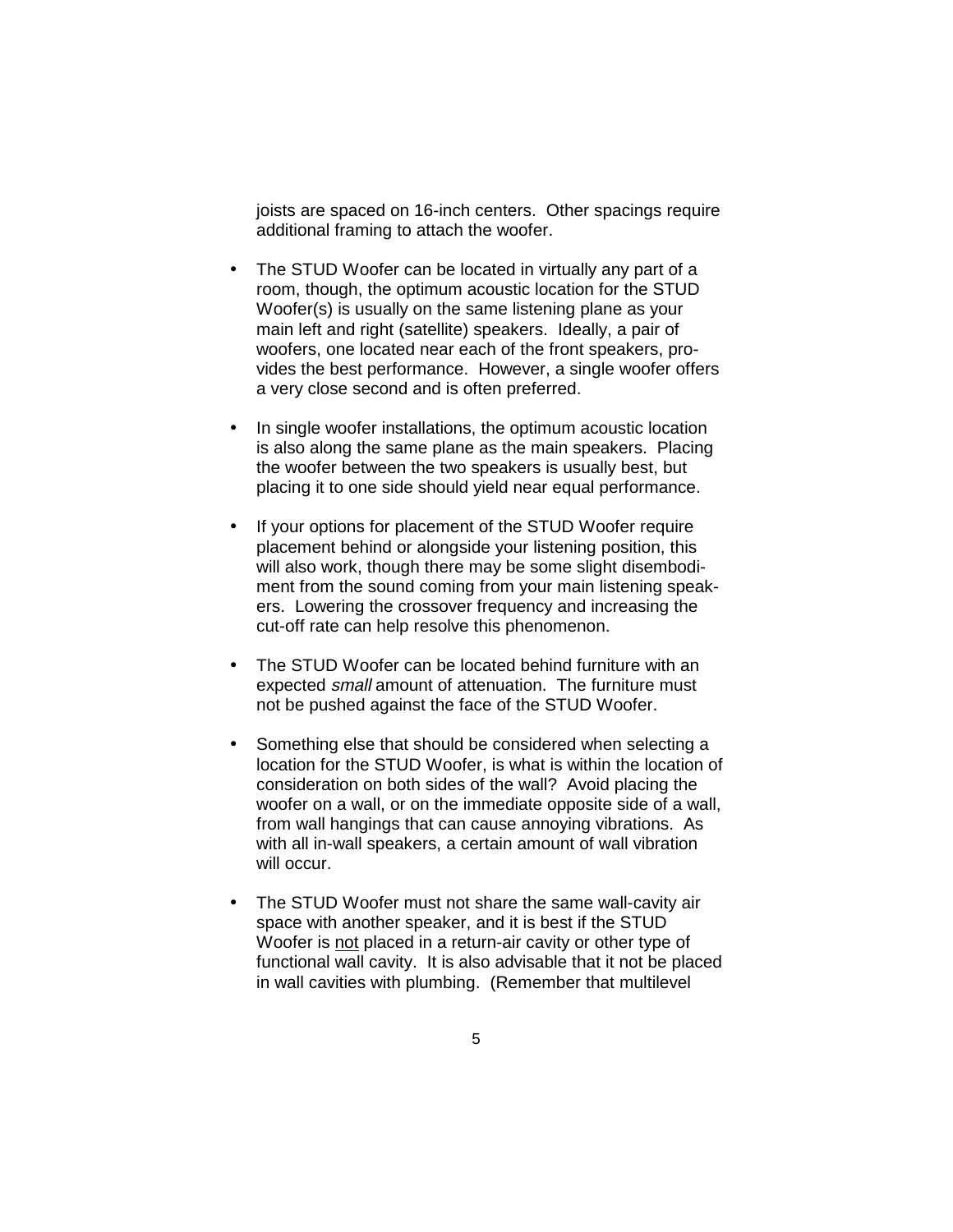homes can have plumbing passing from other levels). If you wish to place the STUD Woofer within the same vertical wall cavity as another speaker, then read the recommendations in the "Installation" section of the manual regarding blocking.

• Exterior walls are acceptable for locating your STUD Woofer. However, local codes may have restrictions with regard to penetration of the vapor barrier, and the woofer may need to be used without ports (with port blanks) depending on whether it is acceptable to circulate air through the wall. Exterior walls sometimes have the advantage that they are constructed from 2x6 studs and offer a good acoustic environment. In addition, exterior walls usually contain fiberglass insulation. Finally, vibrations at the back wall are not transferred to other interior living spaces.

#### **Wiring Considerations:**

- If the STUD Woofer is being installed in an existing home then it will be necessary to run wire to, and possibly from, the woofer. Make a plan as to how you will get the wire to the woofer. It is likely that this may influence the location of your STUD Woofer.
- Remember that you will have easy access within the wall after you have cut the hole for mounting the woofer. This will aid in running wire. However, do not use this as a substitute for inadequate planning.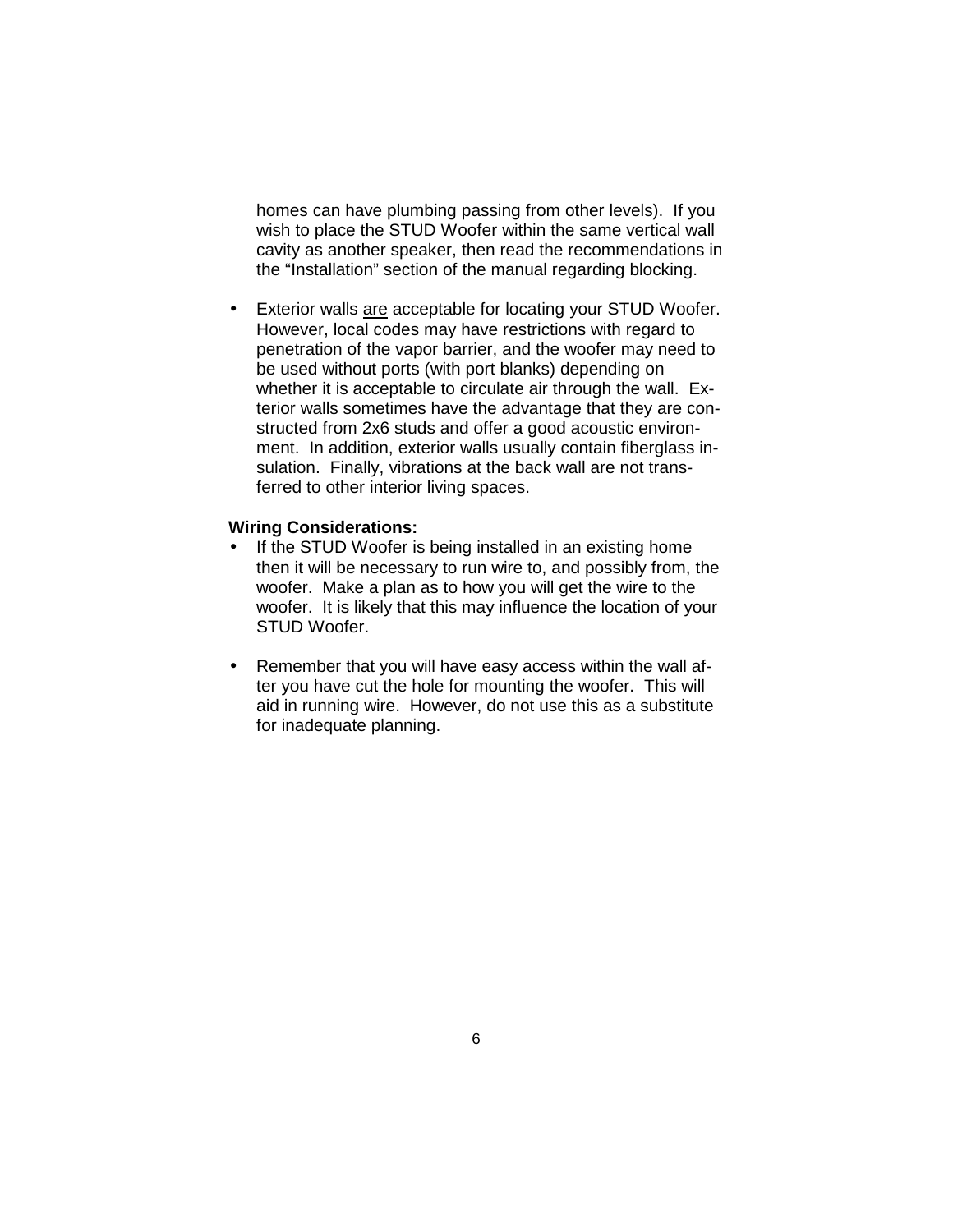## **Baffle Preparations**

- If you plan to paint the STUD Woofer baffle prior to installation, then mask off the entire black face of the baffle and the woofer, both front and back. (The grille should be removed and painted separately). The baffle will accept any common paints. Do not install baffle or grille until paint has fully cured.
- Apply the four (4) adhesive backed gasket strips to the 1/4" wide flange on the backside of the baffle.
- Attach the crossover network(s) to the back of the baffle with the screws provided with the crossovers. There are four mounting posts provided for each crossover.
- Connect the crossover(s) to the woofer using a short piece of 2-conductor wire. Disregard this step if you are not using the passive MX-10 crossover(s). The crossover's woofer output is labeled "OUTPUT TO SUB." Make sure the Red terminal of the crossover's output is connected to the Red terminal of the woofer, and Black to Black. If you have a DVC version, then connect the second crossover to the other set of woofer inputs in the same manner.
- Do not install the ports or port blanks at this time. This will be done after the woofer is mounted.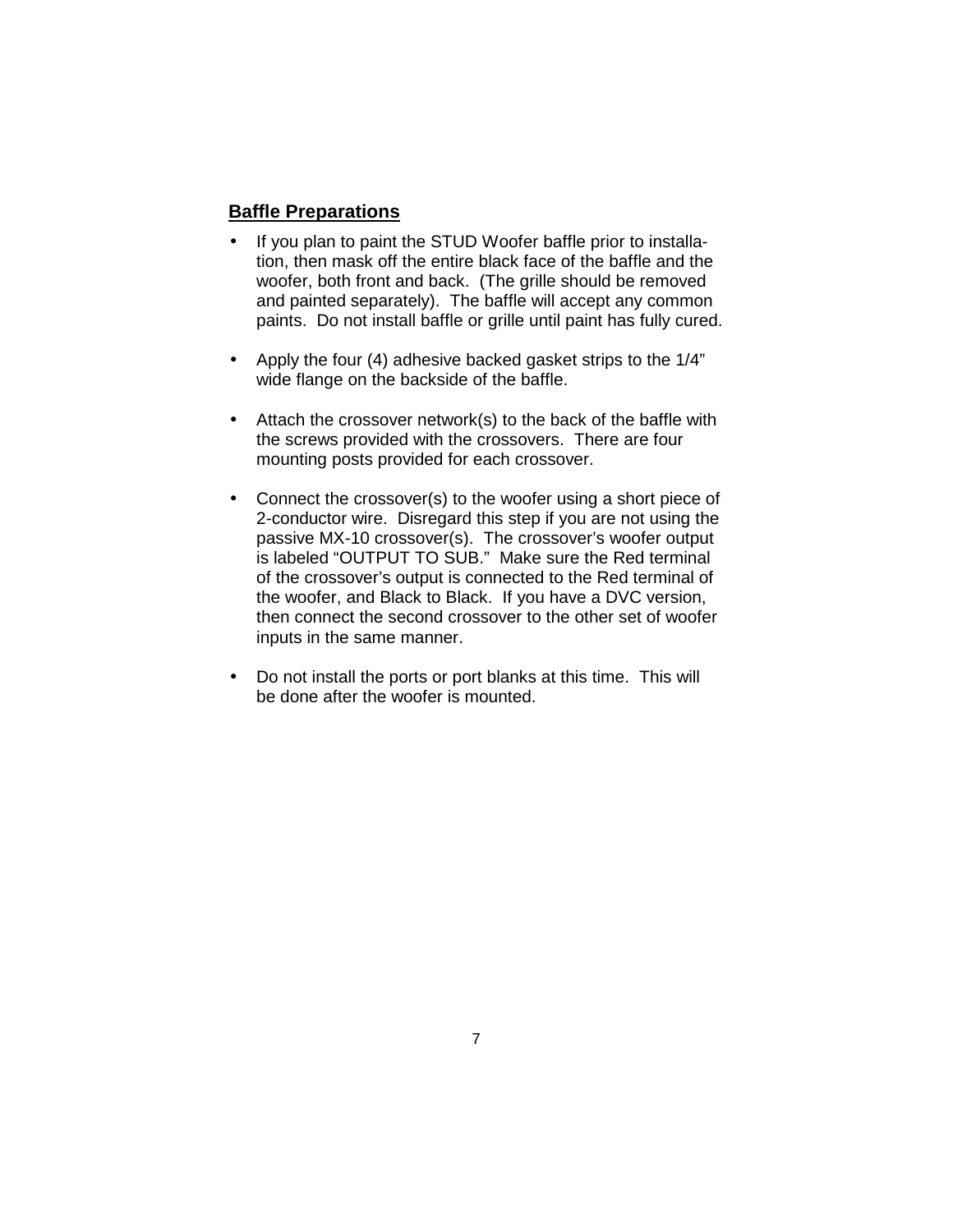### **Installation**

- Determine the location for the STUD Woofer. See "Planning Installation." (See page 18 for drawing of general layout.) Make certain the studs are located on a 16" interval. There must be 19.5" of clear space on the face of the wall (2.5" on either side of the stud centerline for the baffle).
- The STUD Woofer must not share the same wall-cavity air space with another speaker, and it is best if the STUD Woofer is not placed in a return-air cavity or other type of functional wall cavity. It is also advisable that it not be placed in wall cavities with plumbing. (Remember that multilevel homes can have plumbing passing from other levels).
- If the STUD Woofer is placed on the same vertical wall cavity as another speaker, then a block must be used to divide the air space within the cavity. In such case, the STUD Woofer should be given the maximum available operating space. If a block was not installed prior to the final construction of the wall, then it can be installed afterward through the hole of the satellite speaker. The block should be glued in place and sealed with silicone glue around its perimeter. Do not stress the sheet rock or studs during the installation of the block or this could cause the drywall to show small cracks.
- Place a couple of marks on the wall to indicate the approximate centerline of the two wall studs to which the STUD Woofer will be attached. These marks should be placed around the height you expect to mount the speaker.
- The STUD Woofer, like most woofers, performs best when it is located near the floor. Draw a horizontal line extending from stud to stud where you want the lower part of the speaker opening. We recommend that the lower part of the opening be placed 8" to 12" above the floor. The STUD Woofer baffle will extend 1-5/8" below this mark. We recommend using a level or measuring from a solid reference surface such as a hard floor or baseboard. (Remember that if you measure from the baseboard, you must subtract the height of the baseboard from the measurement).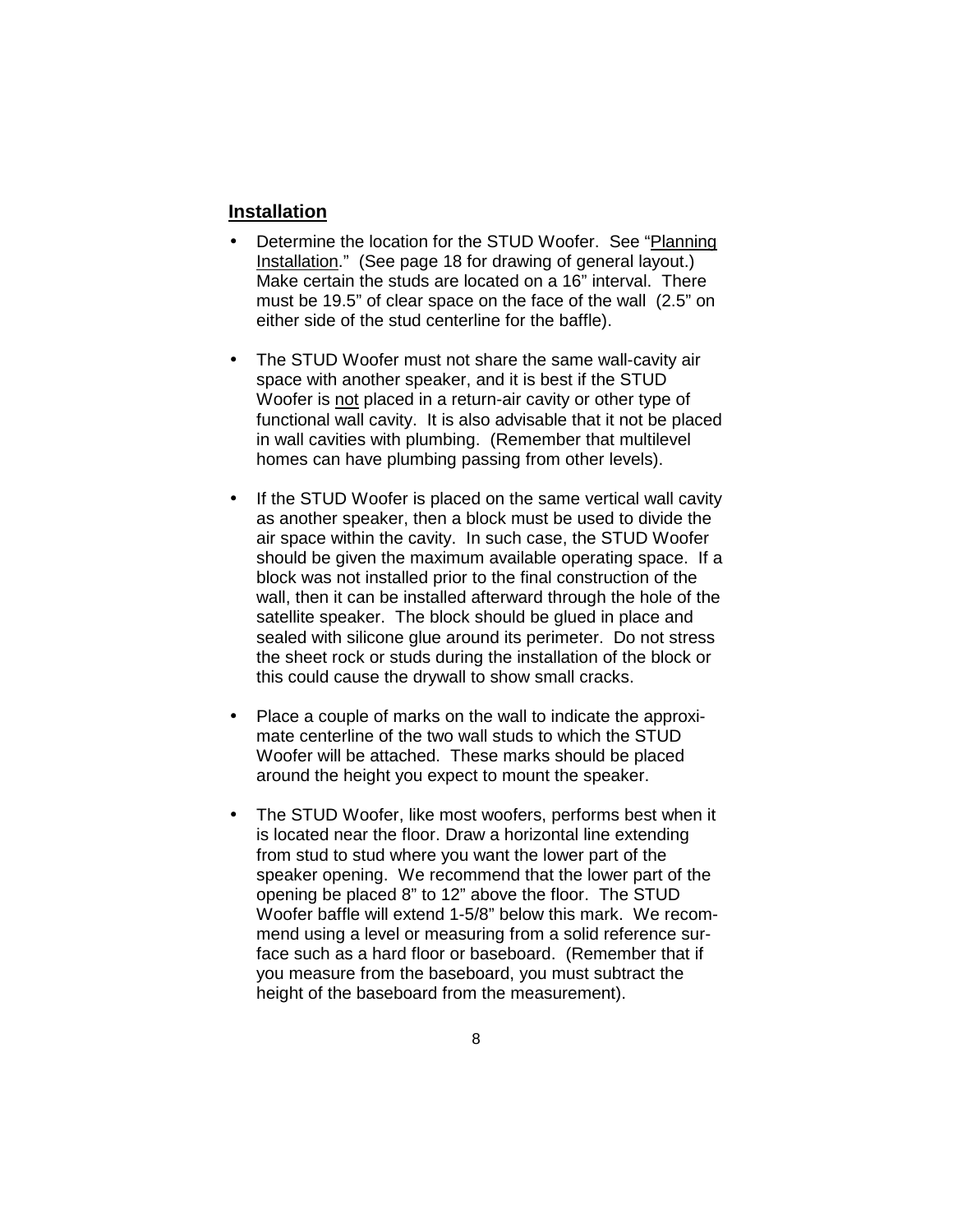- Place a second line 16-1/4" above the lower one. This will be the top of the speaker opening. Double check to make sure the distance between the two lines is 16-1/4".
- Cut the lower line beginning at its center and cut toward a stud. **Be careful not to cut through any electrical wiring that may be stapled to the side of the stud**. This can be avoided by cutting an inspection hole within the area that you are removing and checking for any hazards. When you approach the stud, make your cut only deep enough to detect the side of the stud. We recommend a small wallboard saw for this. Use power tools only if you are cutting through material harder than sheet-rock or you are very experienced. When you reach the stud, measure 14-1/2" back toward the other stud and make a mark. This mark is for reference.
- Cut the lower line in the other direction. If you find that you are cutting beyond the 14-1/2" mark by more than a half inch, then you may be in a wall cavity that is not 16" wide centerto-center. Double-check your work. It may be that you will need to place a block along one side of the cavity in which to screw the STUD Woofer.
- Cut upward along the edge of one of the studs until you reach the upper line. Finish cutting the remaining 14-1/2"W x 16-1/4"H hole.
- If you have not run the wire yet, do so at this time. (See "Wiring").
- If your wall cavity does not contain fiberglass, insert fiberglass insulation into wall cavity at this time. This optional step will enhance the performance of the STUD Woofer. You may use R-11 or R-13 for 2x4 walls and R-19 or R-21 for 2x6 walls. Backed insulation works fine if the backing is faced away from the room. Slide a bat of insulation as far up the wall as possible. Do your best to slide a full-length piece into the wall. Use a yardstick to assist in pushing it as far as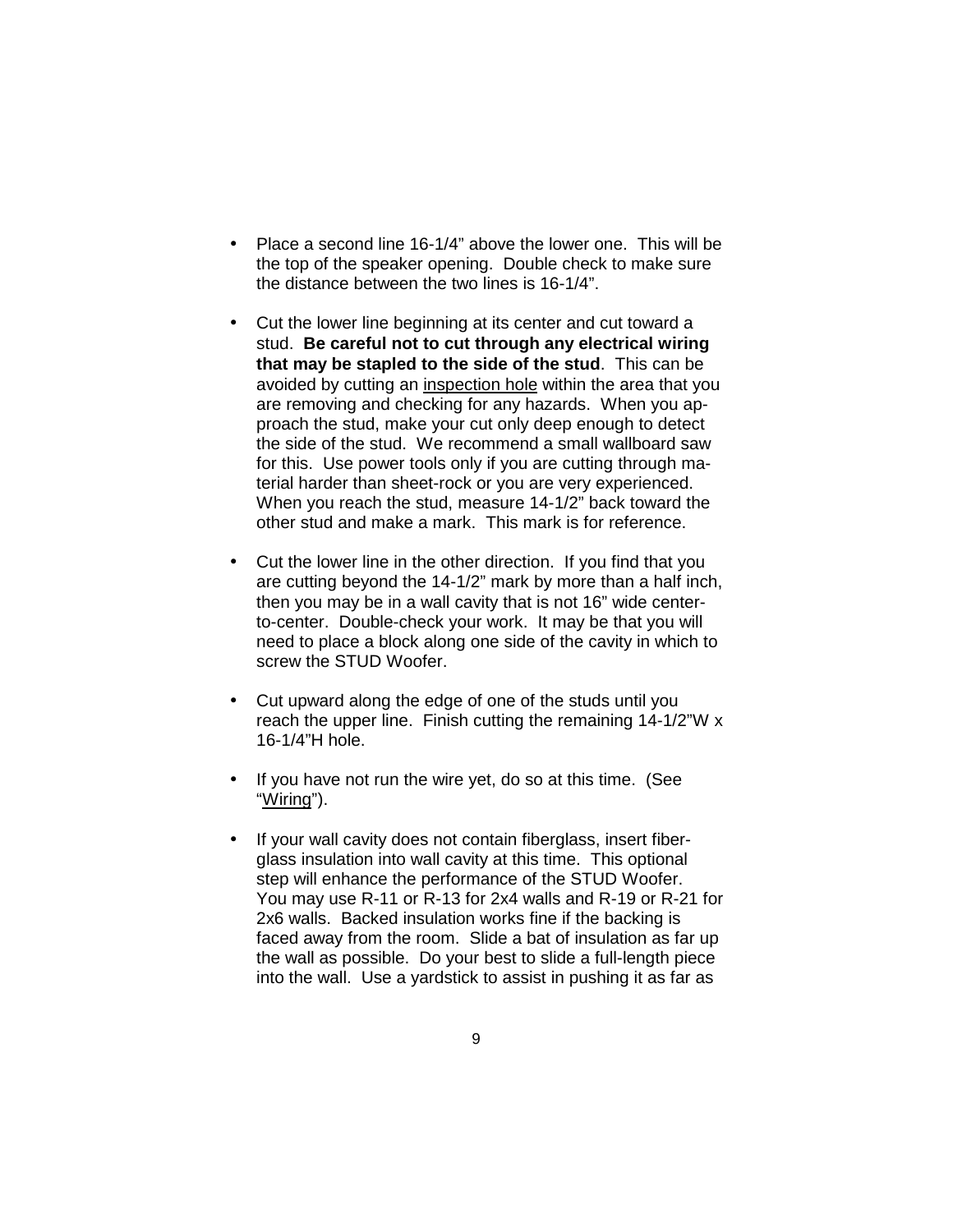possible. Don't be discouraged if you don't get a full-length piece into the wall. Carefully cut it to length and slip the remainder down the base of the wall.

- When the STUD Woofer is used with its ports installed, care must be taken to ensure that there is a free flow of air from the back of the woofer to the port openings. It may be necessary to remove a little insulation around the ports to ensure that the ports are not blocked. The best way to do this is to use a sharp knife, cut horizontally across the insulation just above the centerline of the mounting hole and just above the bottom of the mounting hole. Do not try to cut all the way through the insulation. Remove about a half layer of insulation between the two cuts.
- Perform "Baffle Preparations" if they have not yet been done. (See "Baffle Preparations").
- If you are installing the STUD Woofer into a wall with hard or dry studs, it is recommended that the five mounting holes in each stud be predrilled. Use the baffle as a template by setting it into the wall opening, positioning it (level it), and marking the holes. Push the mounting screws through the mounting holes and make impressions in the wall. You may snug up a couple of the toggle clamps at the top and bottom of the baffle to temporarily hold the speaker while this is performed. It is easy to overtighten the toggle clamps and break the drywall, so use care when tightening them. Remove the STUD Woofer and drill ten 1-3/8" deep, 3/32" or 7/64" holes. Liquid soap may also be applied to the screws to ease installation.
- Make all wiring connections to the input of the speaker or the crossover. The wiring should be done according to your particular installation. (See pages 16 and 17 for wiring options).
- Place the STUD Woofer into the speaker opening. Position the baffle and install five mounting screws along each side of the baffle.
- Snug all ten (10) baffle attachment screws. When all screws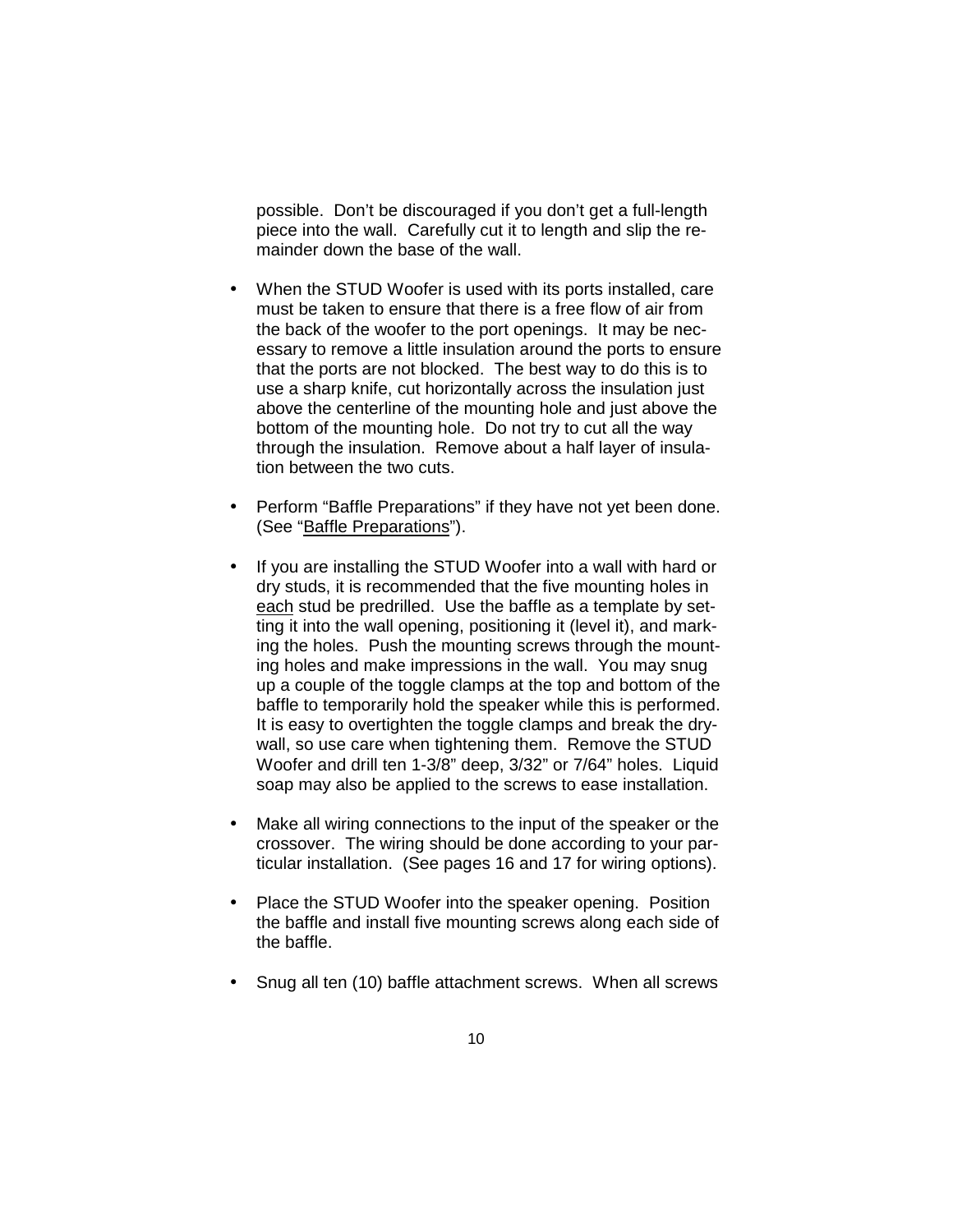are snug, tighten them so that the baffle is clamped tight to the wall. If any of the screws becomes difficult to turn, remove the screw and apply liquid soap.

• Snug the six (6) toggle clamps. Alternate between clamps. The clamps should share the work of pulling the drywall tight against the baffle. In other words, each clamp should be advanced a little, then another, alternating until the drywall is snug against the baffle and all clamps are snug.

### **Final Assembly**

- Select the port configuration from Table 1 based on your wall dimensions.
- If using ports, temporarily fit the ports in position and check to see if the rear port-openings are blocked by insulation. If so, remove port and use convenient instrument to clear away insulation.
- Install the ports or the port-blanks with the eight (8) short port attachment screws provided.
- Break or cut the grille retention gum into 8 or 12 pieces. These will be used to secure the grille and to reduce the chance of grille vibration. Press the pieces, two or three per side, into the groove along the inside edge of the face of the baffle. Separate them with even spacing. (See Page 19).
- Carefully press the grille into the face of the baffle. Press along the edge of the grille until it is fully seated. Work in small even increments around the perimeter of the grille. If too much force is applied or the grille is forced at one location, it may become distorted. If this occurs, it can be straightened by removing the grille, laying it face down on a firm flat surface and pressing the distorted area straight. A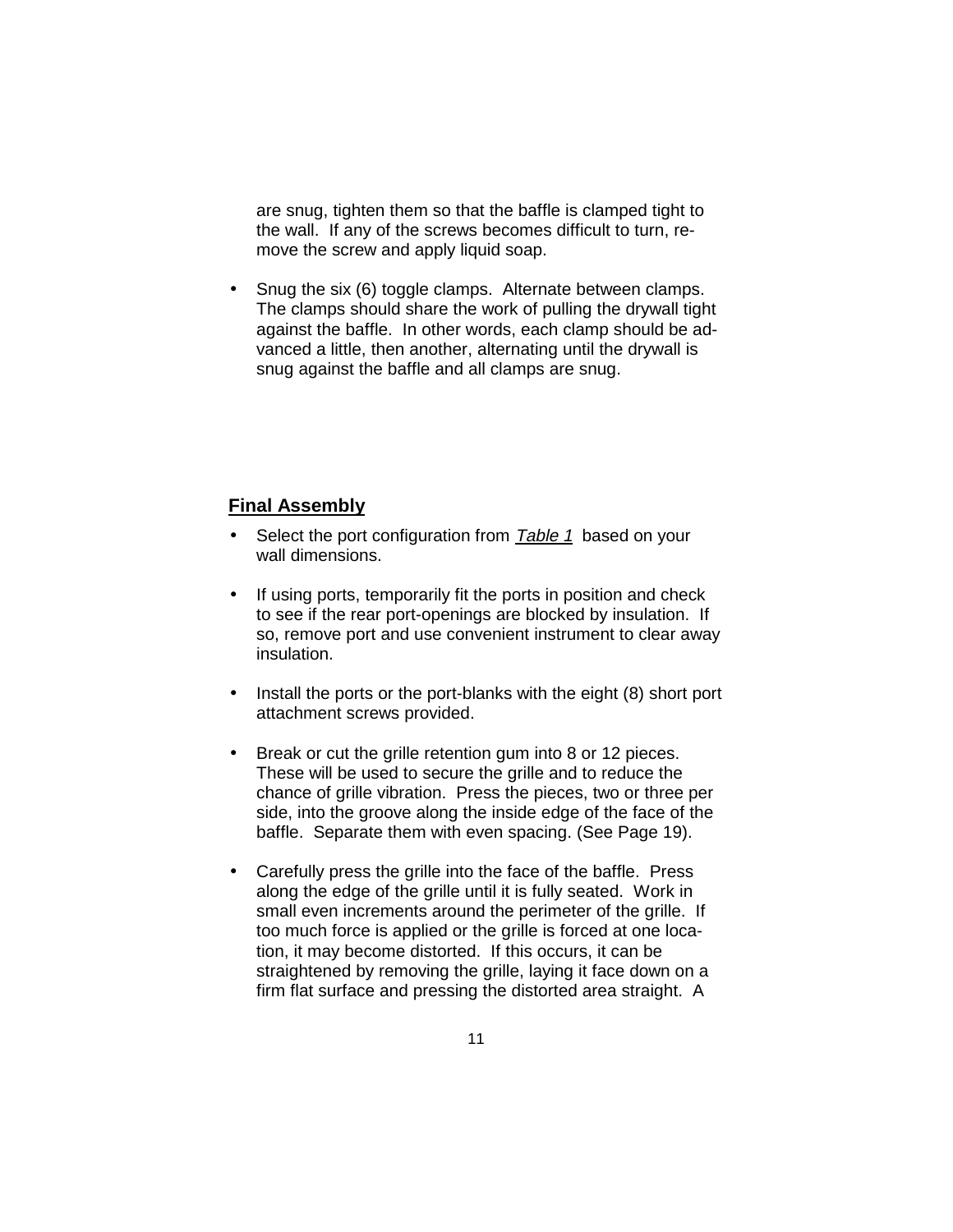small tool is provided for the removal of the grille. It is an L shaped wire with a ring at one end. Slip the end of the L into a hole at the edge of the grille and pull slowly. When removing the grille, it again should be backed out in small even increments around its perimeter, or distortion may occur.

- Perform any remaining system connections and test the system at a low listening level first.
- Enjoy!

| <b>Table 1 Porting Recommendations</b> |               |               |             |               |
|----------------------------------------|---------------|---------------|-------------|---------------|
| 2x4 wall                               | 2x4 wall      | 2x6 wall      | 2x6 wall    | Infinite      |
| (Less than 6'                          | $(6'$ to $8'$ | (Less than    | $(4'$ to 8' | <b>Baffle</b> |
| High)                                  | High)         | 4' High)      | High)       | $>5 ft^3$     |
| <b>Blanks</b>                          | Ports         | <b>Blanks</b> | Ports       | Always        |
|                                        |               |               |             | use           |
|                                        |               |               |             | <b>Blanks</b> |

Select the port configuration from Table 1 based on your wall dimensions. Note, wall heights should be measured with respect to internal sizes. This accounts for fire blocking which is found in many common walls.

The STUD Woofer is not recommended in wall cavities less than 1.4 Cubic feet.

#### **Operation**

If grille humming is heard at high output levels, four adhesive-backed foam bumpers have been provided in the hardware package to reduce vibration. They need only be used if it is found necessary. Carefully remove the grille as outlined in "Final Assembly." Attach one bumper to the face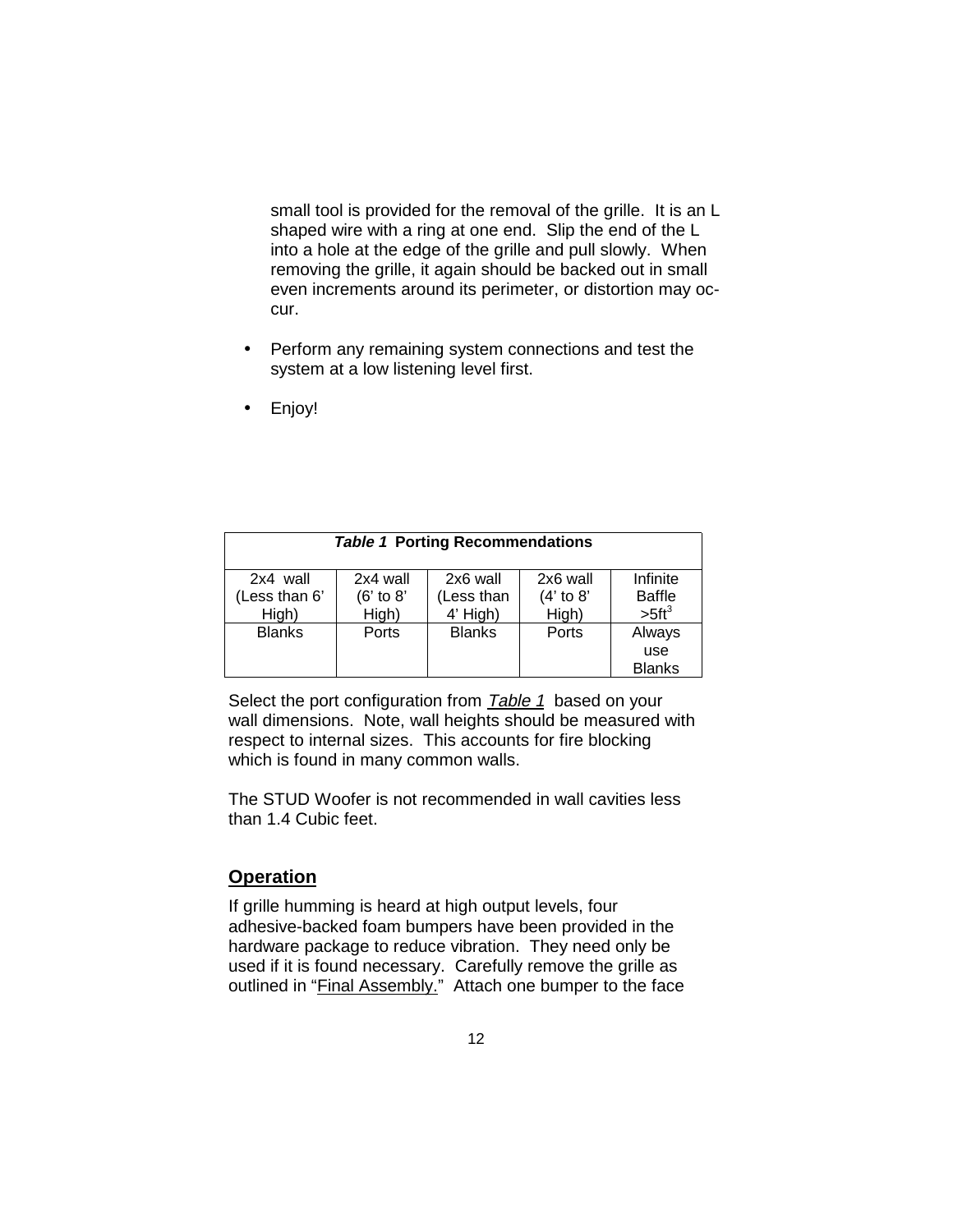of the baffle just above the center top-edge of the woofer. Begin by using only one, and add additional bumpers around the perimeter of the woofer if it is found necessary.

# **Wiring**

- If you are using a crossover mounted on the back of the STUD Woofer baffle, then there are two basic wiring options. The first is to connect the output of your system to the "IN" terminals of the crossover and connect the "OUTPUT TO SUB" terminals to the input terminals of the woofer. The main (satellite) speakers are then connected either in parallel with the system outputs or to a second amplifier. (See Page  $16 - 17$ )
- The other basic crossover wiring scheme is to connect the output of your system to the "IN" terminals of the crossover and connect the "OUTPUT TO SUB" terminals to the input terminals of the woofer. The main (satellite) speakers are then connected to the "OUTPUT TO SATELLITES" terminals on the STUD Woofer crossover. The advantage to this option is that it reduces the amount of deep bass information to your satellites and helps to prevent damage from bass overload.
- There is only one wiring option if you are not using a passive crossover, and that is to connect the STUD Woofer directly to the output of an amplifier that is passing only low frequency information.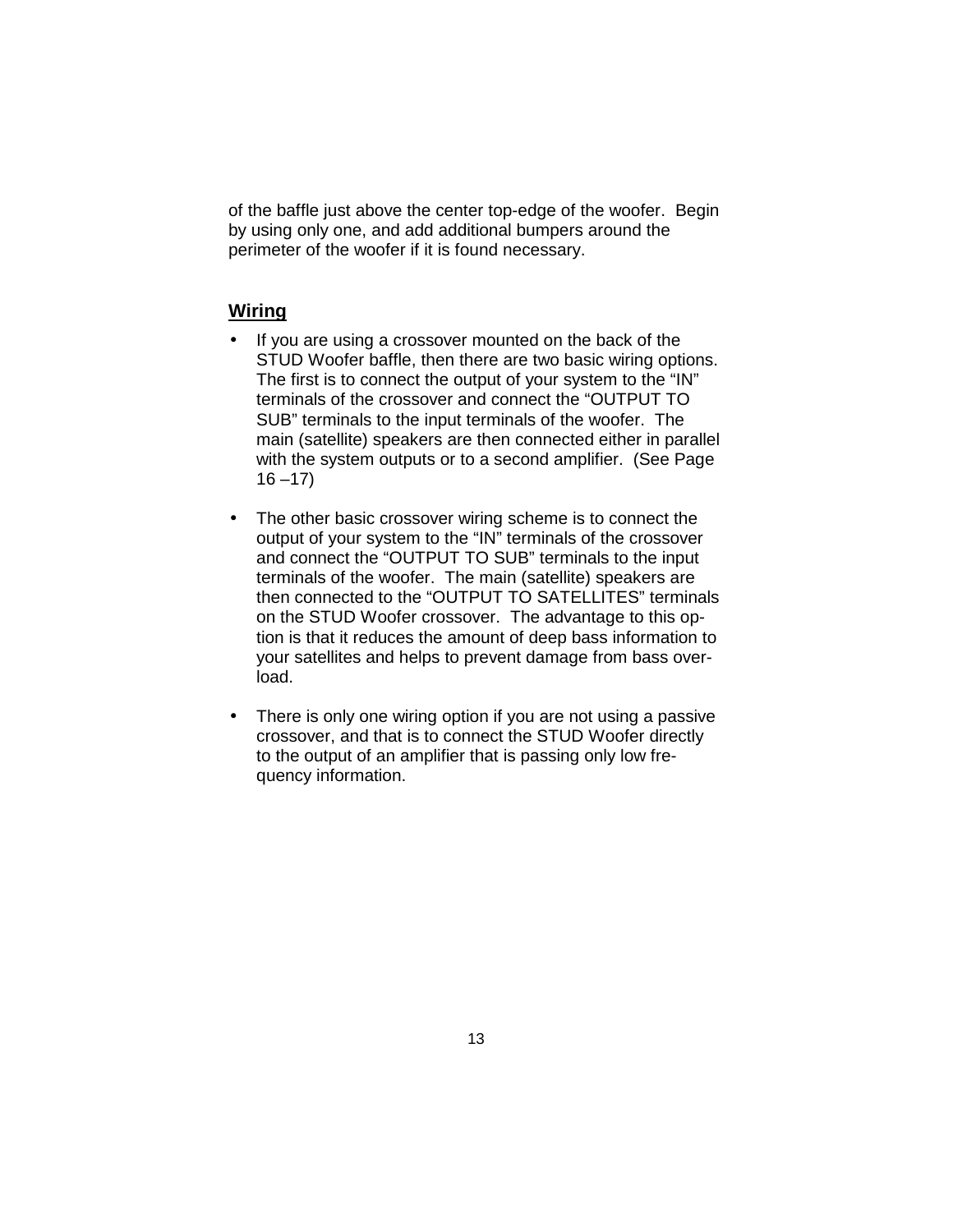# **A Few Words about the STUD Woofer®**

We designed the STUD Woofer to apply coherently to all aspects of subwoofer utilization and for people who want an In-Wall subwoofer that is a near equal to the sound quality of the best cabinet style subwoofers without the inconvenience of fitting another "box" into their living space.

#### **Simple 2 channel amplifier sub – satellite systems:**

- One (1) dual voice coil unit with two (2) crossovers
- Two (2) single voice coil units each with one (1) crossover

# **Elaborate Multichannel Home Theater surround sound systems:**

- With amplified mono low pass output systems use one single voice coil unit with no crossover.
- With amplified stereo low pass output systems use either one (1) dual voice coil unit or two (2) single voice coil units with no crossovers.
- With surround sound systems that have a low-level type (un-amplified) low pass output that are typically used with powered subwoofers, use a dedicated amplifier either mono or stereo whichever the case may be.

The STUD Woofer is completely an American design. It delivers honest to goodness bass response, with smooth, musical, textured characteristics.

One (1) single or dual voice coil unit will provide very satisfying bass (typically 3 dB down at 30 Hz in a standard 2" x 4" wall cavity).

Two (2) single voice coil STUD Woofers in true stereo will provide a level of bass response that will rival within reason any freestanding unit satisfying the majority of **audiophile** oriented Home Theater customers maintaining an "In-Wall" type installation all at a very reasonable cost.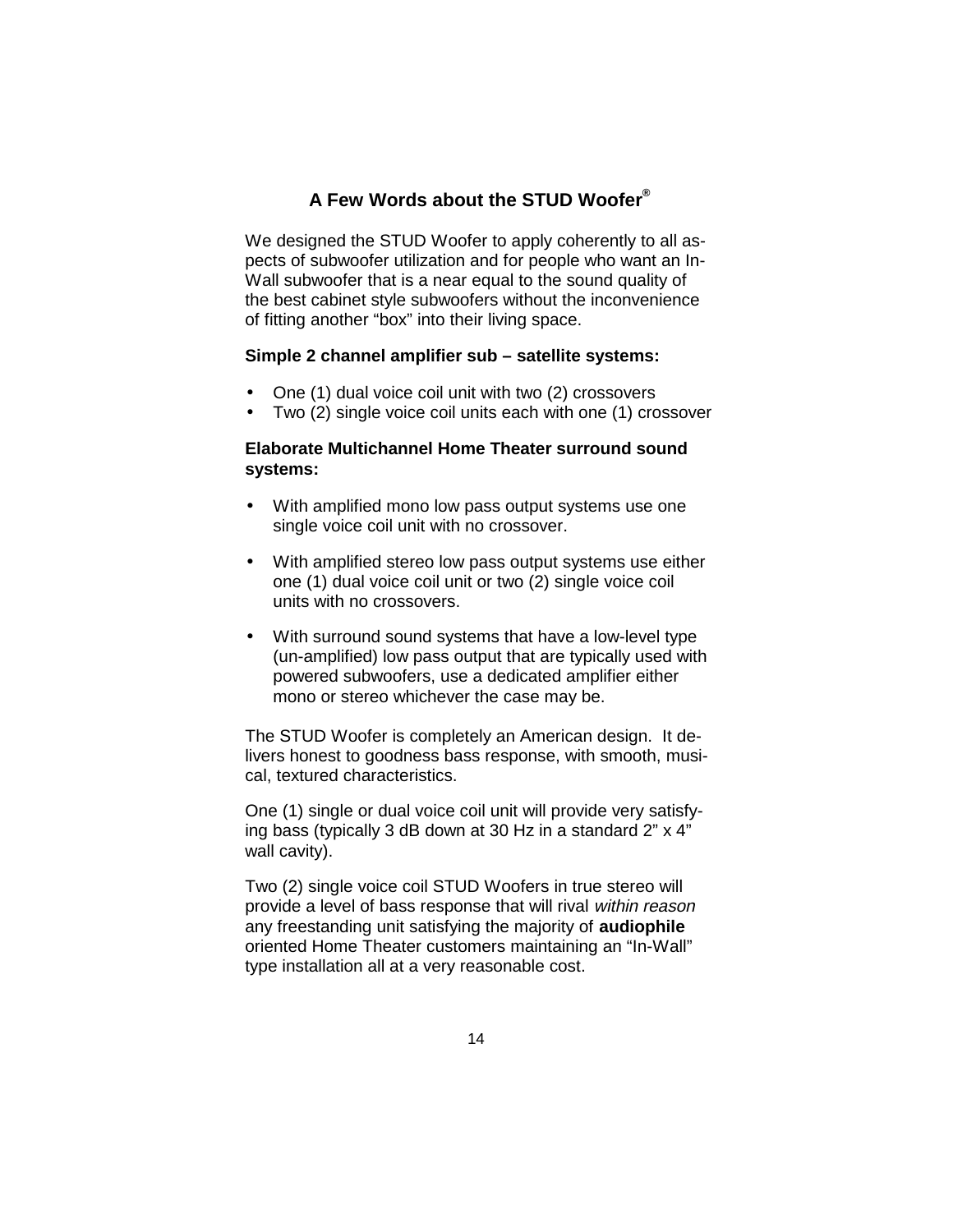# **Recommended OEM In-Wall Speakers for use as Satel-**



**SE-694TC** ferro fluid titanium dome tweeter 5 1/4" 2-Way Frequency Response: 60 Hz - 21,000 Hz Power Handling: 30 watts nom. 60 watts max. 8 Ohms Cut-out dimensions: 5 9/16" W x 8 1/4" H Overall dimensions: 6 5/8" W x 9 1/4" H



**SE-790TC** butyl surround & ferro fluid titanium dome tweeter 6 1/2" 2-Way Frequency Response: 45 Hz - 21,000 Hz Power Handling: 30 watts nom. 60 watts max. 8 Ohms Cut-out dimensions: 7 3/8" W x 10 7/8" H Overall dimensions: 8 5/8" W x 12 1/8" H



5 1/4" 2-Way Frequency Response: 60 Hz - 21,000 Hz Power Handling: 30 watts nom. 60 watts max. 8 Ohms Cut-out dimensions: 5 9/16" W x 8 1/4" H Overall dimensions: 6 5/8" W x 9 1/4" H **NeC-5.25** butyl surround & ferro fluid titanium dome eyeball tweeter



**NeC-5.50** butyl surround & ferro fluid titanium dome eyeball tweeter 5 1/2" 2-Way Frequency Response: 55 Hz - 21,000 Hz Power Handling: 35 watts nom. 70 watts max. 8 Ohms Cut-out dimensions: 6 1/4" W x 9 3/4" H Overall dimensions: 7 3/8" W x 10 7/8" H



**NeC-6.50** butyl surround & ferro fluid titanium dome eyeball tweeter 6 1/2" 2-Way Frequency Response: 45 Hz - 21,000 Hz Power Handling: 40 watts nom. 80 watts max. 8 Ohms Cut-out dimensions: 7 3/8" W x 10 7/8" H Overall dimensions: 8 5/8" W x 12 1/8" H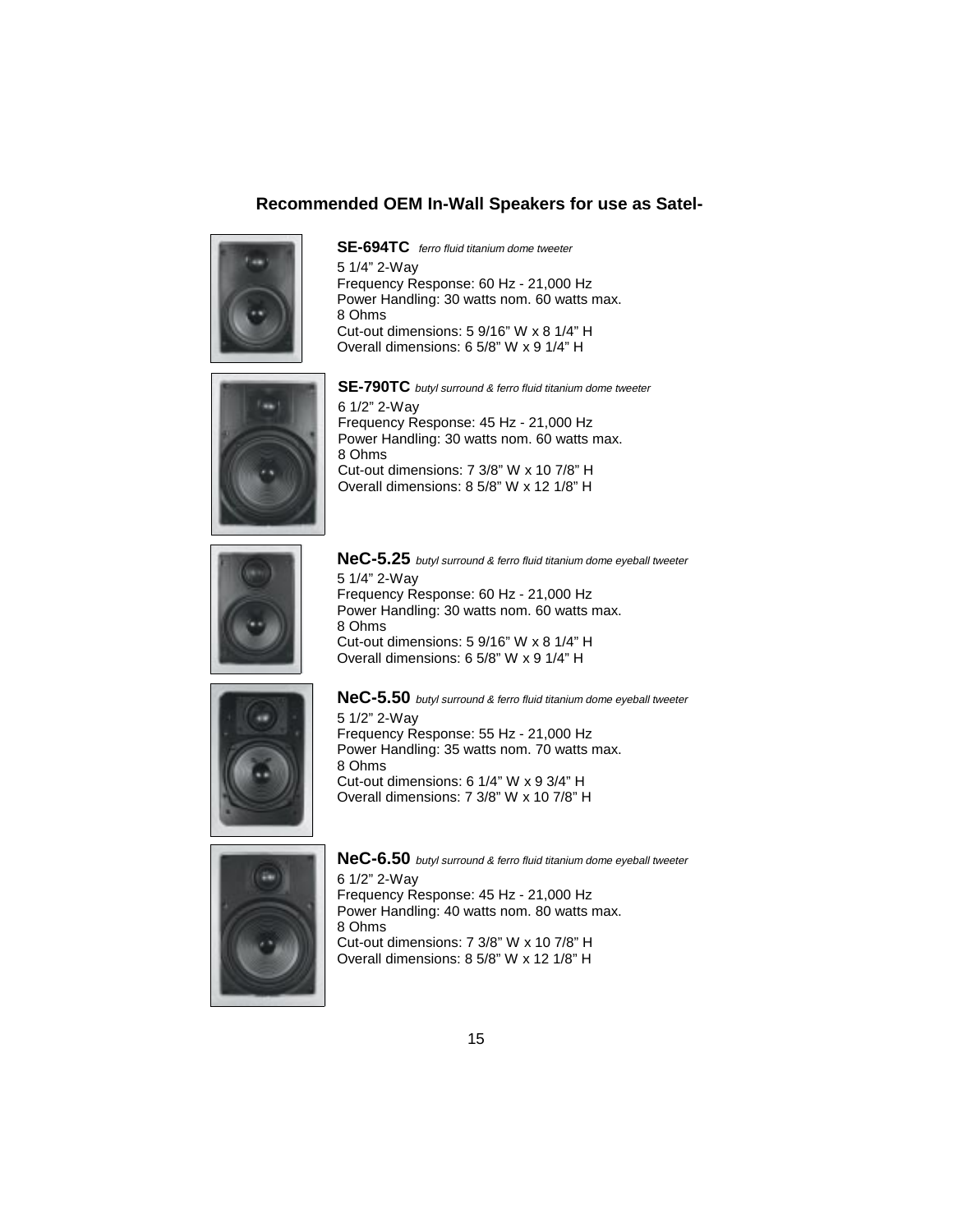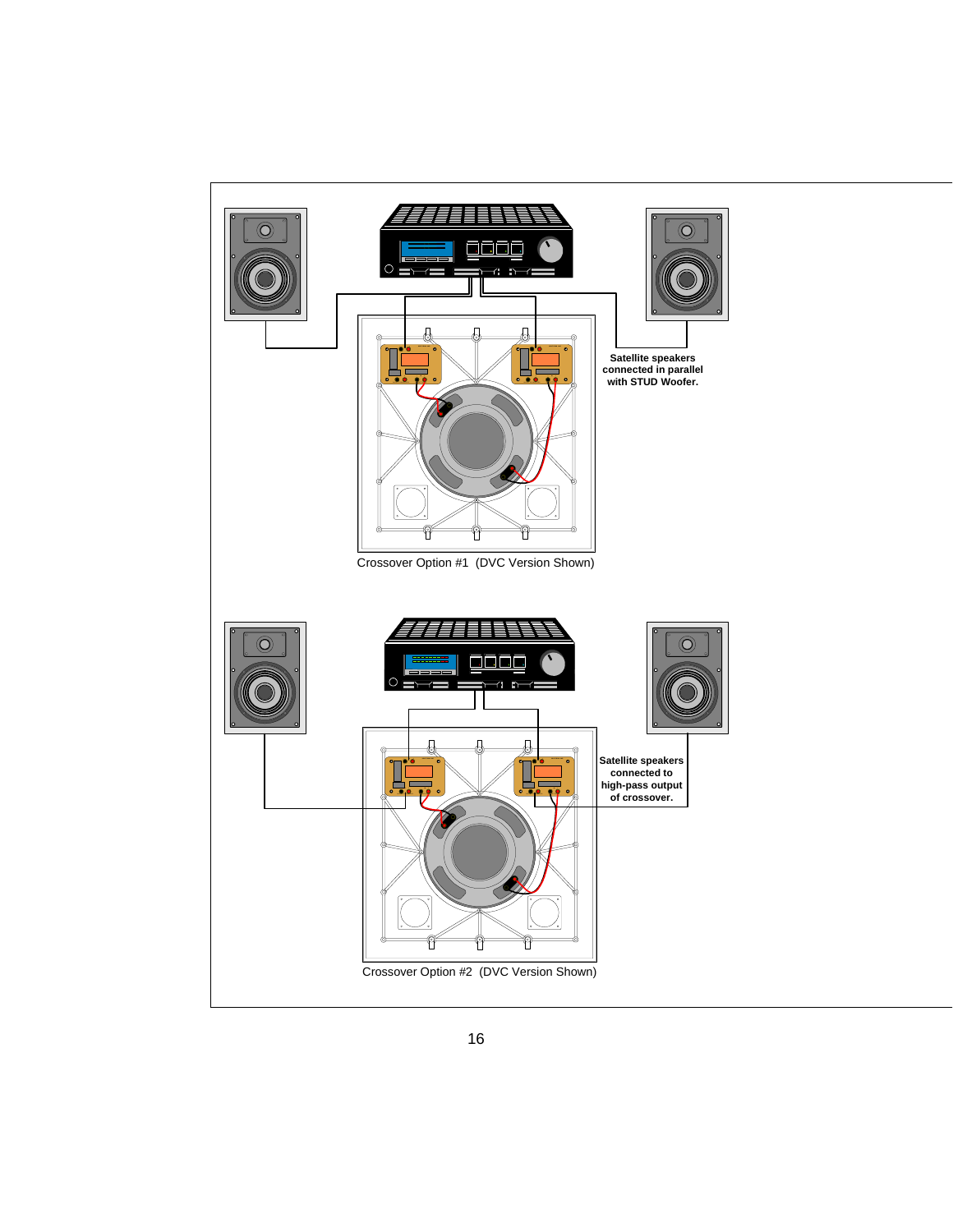

Connections Without Passive Crossover (DVC Version Shown)



Typical connection of crossovers to DVC STUD Woofer. The SVC version is similar, but with only one crossover.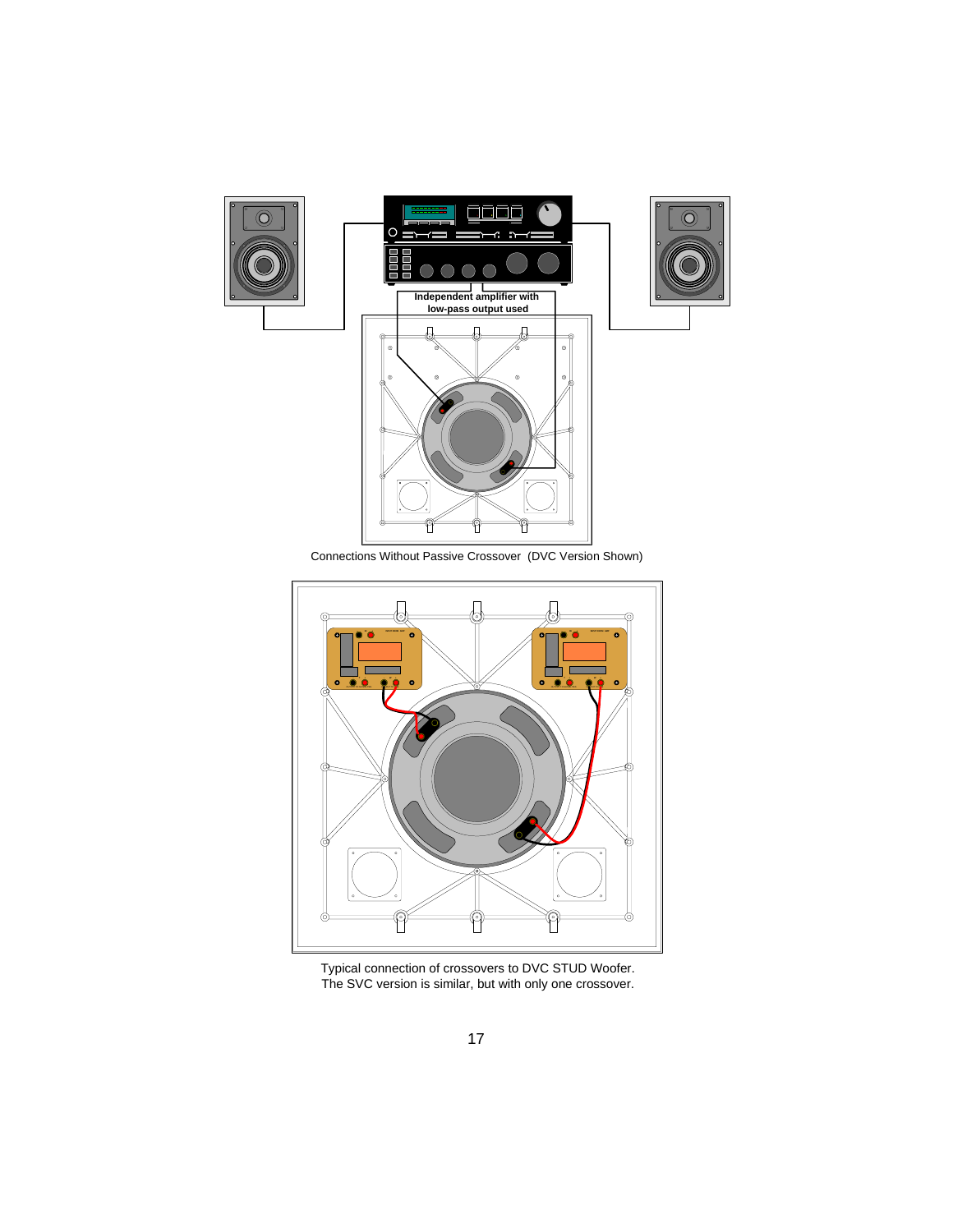